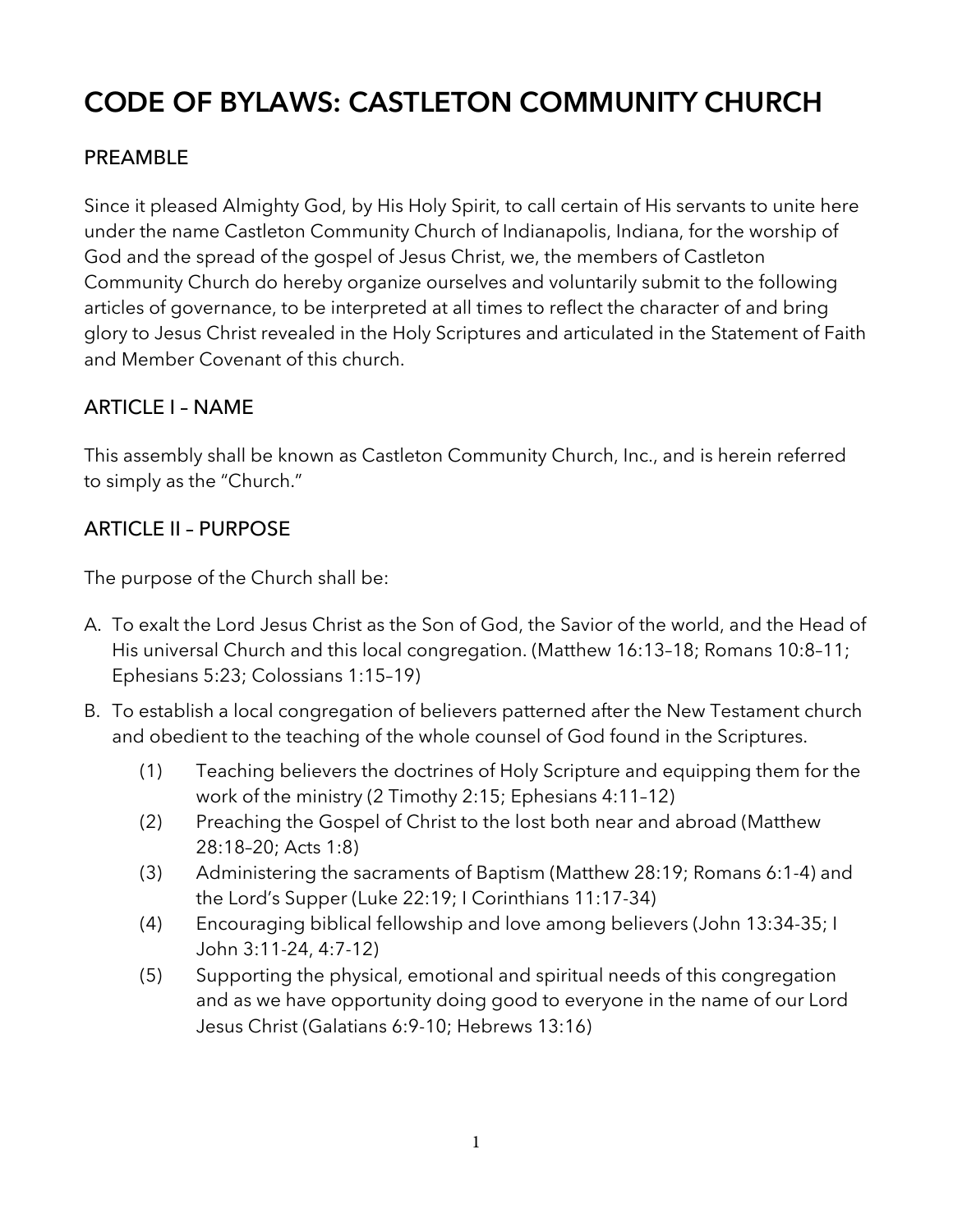# ARTICLE III – ASSOCIATION

The Church, recognizing Christ as its Head and the Scripture as its supreme and final rule for faith and practice, shall not be subject to any other authority. It may associate in fellowship with those of like faith and practice and may declare itself in agreement with others in a common cause, but under no circumstances shall such association be construed as bringing the Church under the authority of any such person, group, or body.

# ARTICLE IV – MEMBERSHIP

## Section 1 – Qualification

To qualify for membership in this church, a person must be a believer in Jesus Christ who gives evidence of regeneration, who has been baptized, subsequent to his or her regeneration, and who wholeheartedly believes in the Christian faith as revealed in the Bible. Each member must agree to submit to the teaching of scripture expressed in the Statement of Faith and must promise to keep the commitments expressed in the Member Covenant. The Elders shall be responsible for determining each person's qualification for membership. In making this determination, they may rely on a person's profession of faith, or such other evidence as the Elders deem appropriate.

### Section 2 – Admission of Members

Applicants recommended by the Elders shall be received into membership of the Church on a majority vote of seventy-five percent (75%) approval of the members in attendance at any regular or special meeting of the Church. At that point, members shall relinquish their membership in other churches unless the Elders vote unanimously to provide an exception in cases of missionary or Christian service.

## Section 3 – Duties and Privileges of Membership

In accord with the duties enumerated in the Member Covenant, each member shall be privileged and expected to participate in and contribute to the ministry and life of the church, consistent with God's leading and with the gifts, time, and material resources each has received from God.

Under Christ this congregation is governed by its members. Therefore, it is the privilege and responsibility of members to attend regular members' meetings and vote on the election of officers, on decisions regarding membership status, and on such other matters submitted to a vote.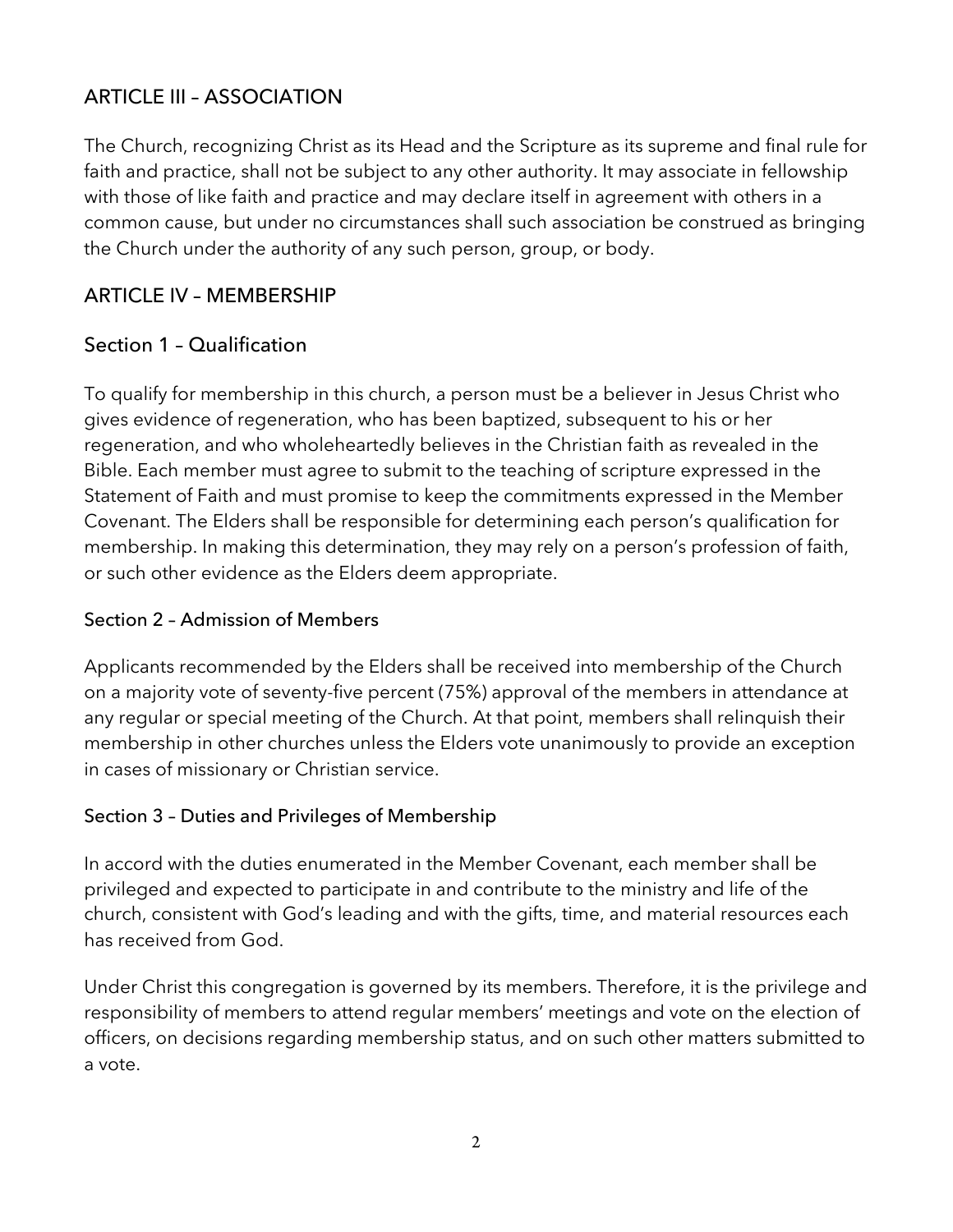# Section 4 – On Church Discipline

Formative discipline is inherent in the preaching, teaching, and exercise of regular ministry in the church. When formative discipline fails due to sin, corrective discipline is then necessary. Corrective discipline is for the good of the church and the member who has sinned. It is never to be entered into lightly or quickly.

Any member consistently neglectful of his or her duties or guilty of conduct by which the name of our Lord Jesus Christ may be dishonored, and so opposing the welfare of the church and/or rendering doubtful a profession of faith, shall be subject to the admonition of the Elders and the discipline of the Church, according to the instructions of our Lord in Matthew 18:15–17 and the example of Scripture. Church discipline, then, should ordinarily be contemplated after individual private admonition has failed. Church discipline can include admonition by the Elders or congregation, removal from office, and excommunication (Matthew 18:15-17; 2 Thessalonians 3:14-15; 1 Timothy 5:19-20; 1 Corinthians 5:4-5).

The purpose of such discipline should be:

- 1. For the repentance, reconciliation, and spiritual growth of the individual disciplined (Hebrews 12:1-11; Matthew 18:15-17; I Corinthians 5:5; Galatians 6:1-5; Proverbs 15:5, 29:15);
- 2. For the instruction in righteousness and good of other Christians, as an example to them (I Corinthians 5:11; I Timothy 5:20; Romans 15:14; Hebrews 10:24-25);
- 3. For the purity of the church as a whole (1 Corinthians 5:6-7; Ephesians 5:27; Revelation 21:2);
- 4. For the good of our corporate witness to non-Christians (Matthew 5:13-16; John 13:35; Acts 5:10-14); and
- 5. Supremely for the glory of God by reflecting His holy character (Deuteronomy 5:11; John 15:8; Ephesians 1:4; 1 Peter 2:12).

#### Section 5 – Termination of Membership

Termination of membership shall be recognized by the Church following the death, transfer of membership, or voluntary resignation of any church member who is in good standing. Membership may also be terminated as an act of church discipline (ordinarily, but not necessarily, at the recommendation of the Elders) and with the vote of seventy-five percent (75%) of the members present at any regular or special meeting of the Church. The Church shall have authority to refuse a member's voluntary resignation or transfer of membership to another church, either for the purpose of proceeding with a process of church discipline or for any other biblical reason.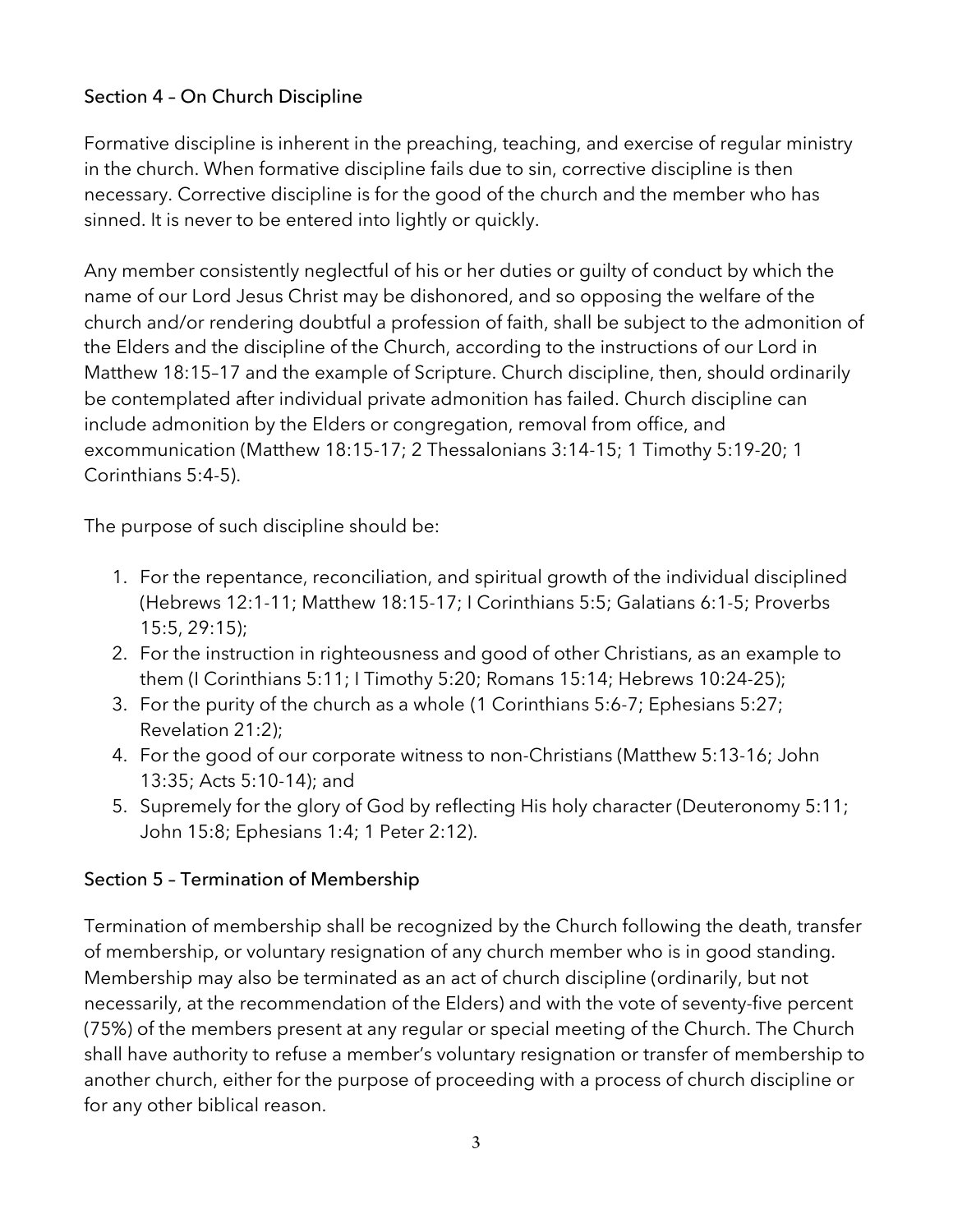In the case of members who do not attend the regular services of the Church for a consistent period of time, and the Church is unable to determine current spiritual health of the member, the member should be brought before the congregation for consideration of membership termination. Unless other recommendations should be proposed by the Elders, these members may be removed by a majority congregational vote of seventy-five percent (75%) approval. Exceptions to this rule shall apply in cases of illness or infirmity, missionary and Christian service, absence due to military service and temporary employment not involving a permanent relocation.

#### Section 6 – Internal Matters

Determinations of the internal affairs of the Church are ecclesiastical matters and shall be determined exclusively by the Church's own rules and procedures, as amended from time to time.

## Section 7 – Membership Rights

- A. A member, upon five (5) business days prior written request made upon the Church, may inspect, but not copy or remove, the most recent financial statements of the Church that have been reviewed or audited by an independent CPA firm, the minutes of the proceedings of Church meetings and Elder meetings, subject to the right of the Church to redact confidential information.
- B. A member may not, under any circumstances, inspect or copy any record relating to member discipline, individual contributions to the Church, any non-public list of names and addresses of Church members, or the accounting books and financial records of the Church, including, but not limited to personally identifiable information such as compensation, leave, or benefits.
- C. Notwithstanding anything herein to the contrary, the Church shall have the discretion, exercised in good faith, to redact from any records information that the Elders reasonably believe should remain confidential.

## ARTICLE V – GOVERNMENT AND OFFICERS

#### Section 1 – Summary

Jesus Christ is the Lord and head of this Church and He rules primarily through the Scriptures. The biblical offices in the church are Elders and Deacons, but the Church is governed by the congregation. The biblical terms "elder," "pastor," and "overseer" are understood to refer to the same biblical office. All officers must be members of this church prior to assuming their responsibilities.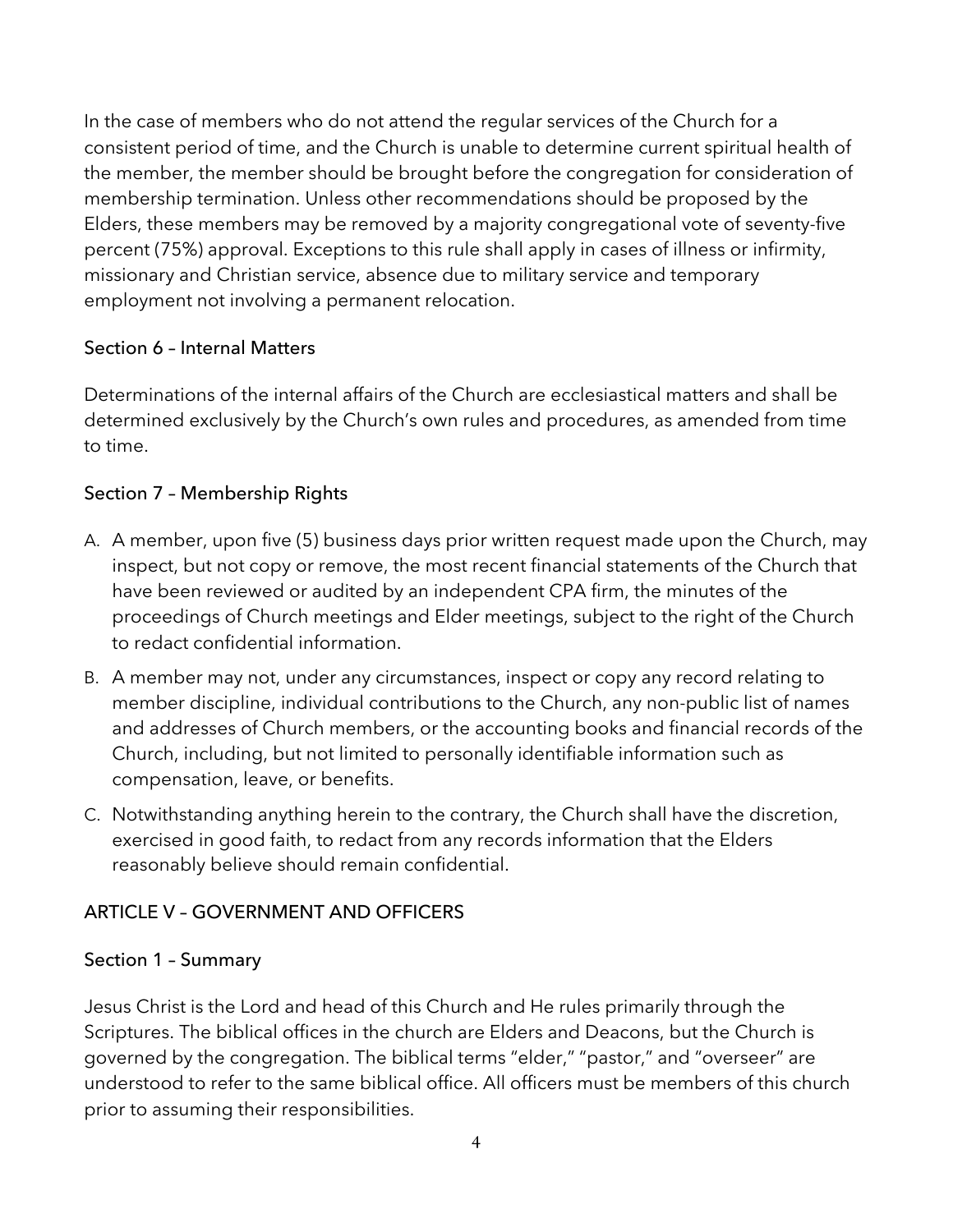# Section 2- Congregational Authority

The Church observes congregational polity that finds its authority in the majority vote of the congregation. The congregation shall, as it deems advisable from time to time, assign responsibilities and delegate authority concerning those responsibilities to its officers and auxiliary organizations in order to carry out its mission in an orderly fashion, but only in accordance with these Bylaws and the Articles of Incorporation. Further, the groups of members serving the congregation, including the Elders and the Deacons, shall organize themselves so that majority rule governs their respective activities. However, no amendments to these Bylaws shall limit the congregation's responsibility or authority to:

- a. approve any proposed changes to the Statement of Faith or Member Covenant;
- b. approve the expenditure of funds under the control of the Church, whether by predetermined budget limitation or individual approvals;
- c. to elect those who will serve as Elders and Deacons; and
- d. to admit Church members, remove Church members and administer Church discipline.

#### Section 3 – Elders

The Council of Elders shall serve as the Board of Directors. Elders shall be responsible for the general oversight, shepherding, and teaching of members.

## A. Elders

- (1) Number and Term The Elders shall be comprised of not less than three (3) men who satisfy the qualifications for the office of elder set forth in I Timothy 3:1-7 and Titus 1:6-9. No Elder shall hold the office of Deacon during his tenure. The Elder Council shall always have more non-staff Elders than permanent staff Elders as voting members. Should the Church have more staff Elders than non-staff Elders serving at any given point in time, the Council shall determine which staff Elders will serve as voting members and which staff Elders will be non-voting in Elder council meetings. Elders shall be elected to three-year terms and after serving a full three-year term shall be eligible for nomination and re-election unless the Elder no longer meets the criteria set forth in Section 3(A)(4) of this Article.
- (2) Nomination and Election
	- a. Candidates for the office of Elder shall be nominated by seventy-five percent (75%) of the Elders present at a duly called Elder meeting or by not fewer than ten percent (10%) of the membership of the Church who have signed a nominating petition and presented the petition to the Elders not less than one hundred twenty (120) days prior to the annual Church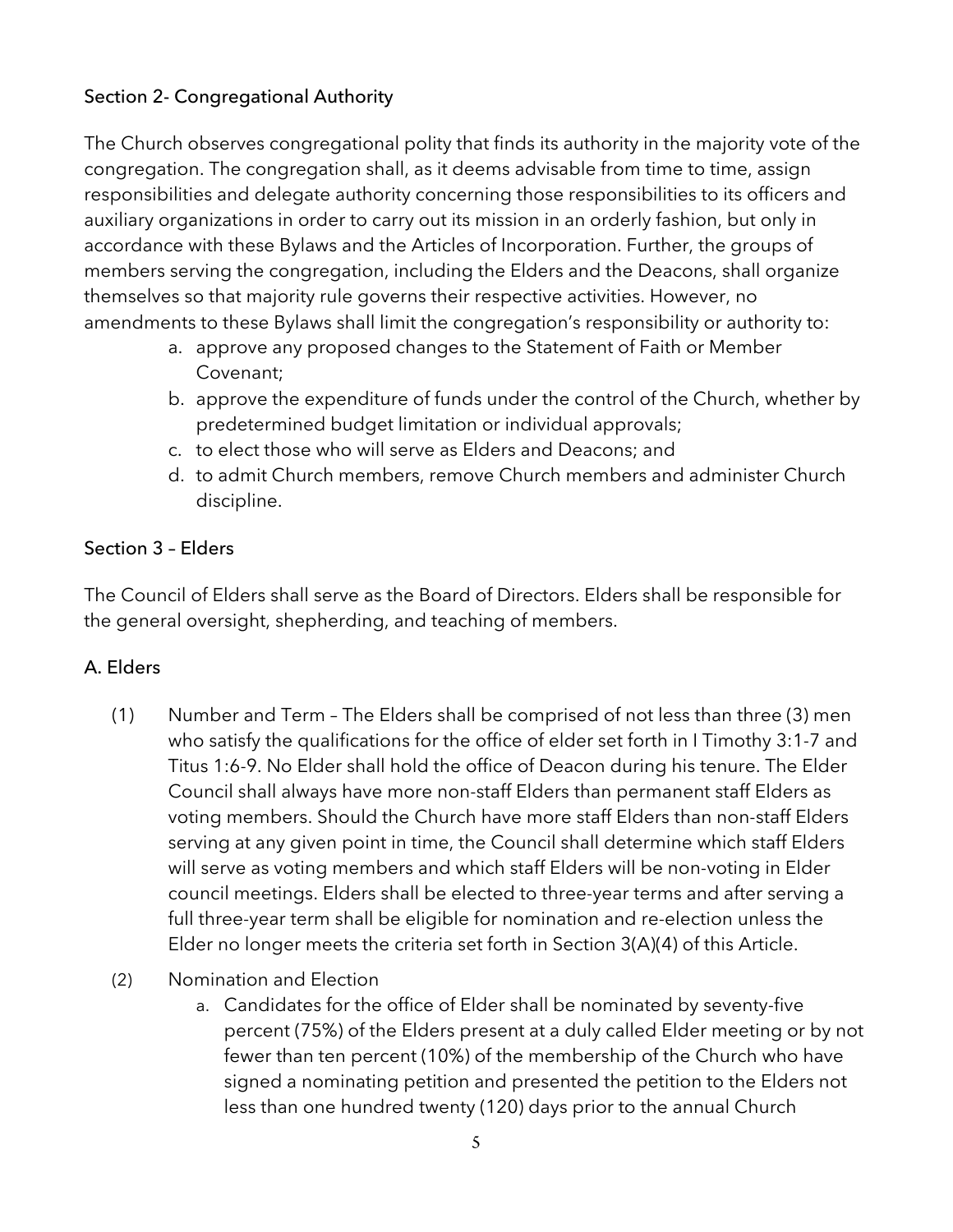congregational meeting. All Elder nominees presented for a congregational vote must meet the criteria and qualifications set forth in Section 3(A)(4) of this Article along with being approved by the Elders with a seventy-five percent (75%) vote.

- b. Elders shall be elected individually by the members. The approval of seventy-five percent (75%) of the members present at a duly called Church congregational meeting shall be necessary to elect each Elder.
- (3) Responsibilities In keeping with the principles set forth in Acts 6:1–6 and 1 Peter 5:1–4, the Elders shall devote their time to prayer, the ministry of the Word (by teaching and encouraging sound doctrine), and shepherding God's flock. The Elders shall also be responsible for oversight and administering the affairs of the congregation and shall assign responsibilities to officers and respective members of their number to accomplish assigned tasks and offices. Elder oversight and administration shall include, but not be limited to, the following:
	- a. nominate Pastors for consideration and approval by members;
	- b. appoint officers of the Church;
	- c. administer the sacraments of Baptism and the Lord's Supper;
	- d. provide accountability to the employees of the Church;
	- e. nominate Deacons for consideration and approval by the members;
	- f. direct the Deacons;
	- g. nominate Elders for consideration and approval by the members;
	- h. appoint from their number a Chairman of all meetings of the Elders and of the congregation; and
	- i. all other lawful actions in furtherance of the Church's purposes.
- (4) Eligibility Any biological man who meets the following criteria may be nominated to serve as an Elder:
	- a. satisfy those requirements set forth in 1 Timothy 3:1–7 and Titus 1: 6–9;
	- b. be a voting member of the congregation in good standing for at least one year prior to election, or, in the case of a staff Elder (Pastor), commit to become a member upon election as an Elder. Pastors do not need to be members for a year in order to be eligible for the Office.
- (5) Removal and Vacancies An Elder's term of office may be terminated by resignation or by dismissal. Any two members with reason to believe that an Elder should be dismissed should express such concern to the Elders and, if need be only afterwards, to the congregation. Any such action shall be done in accordance with the instructions of our Lord in Matthew 18:15–17 and I Timothy 5:17–21. Any of the Elders may be dismissed by a seventy-five percent (75%) vote of the members present at any formally called Congregational Meeting of the Church.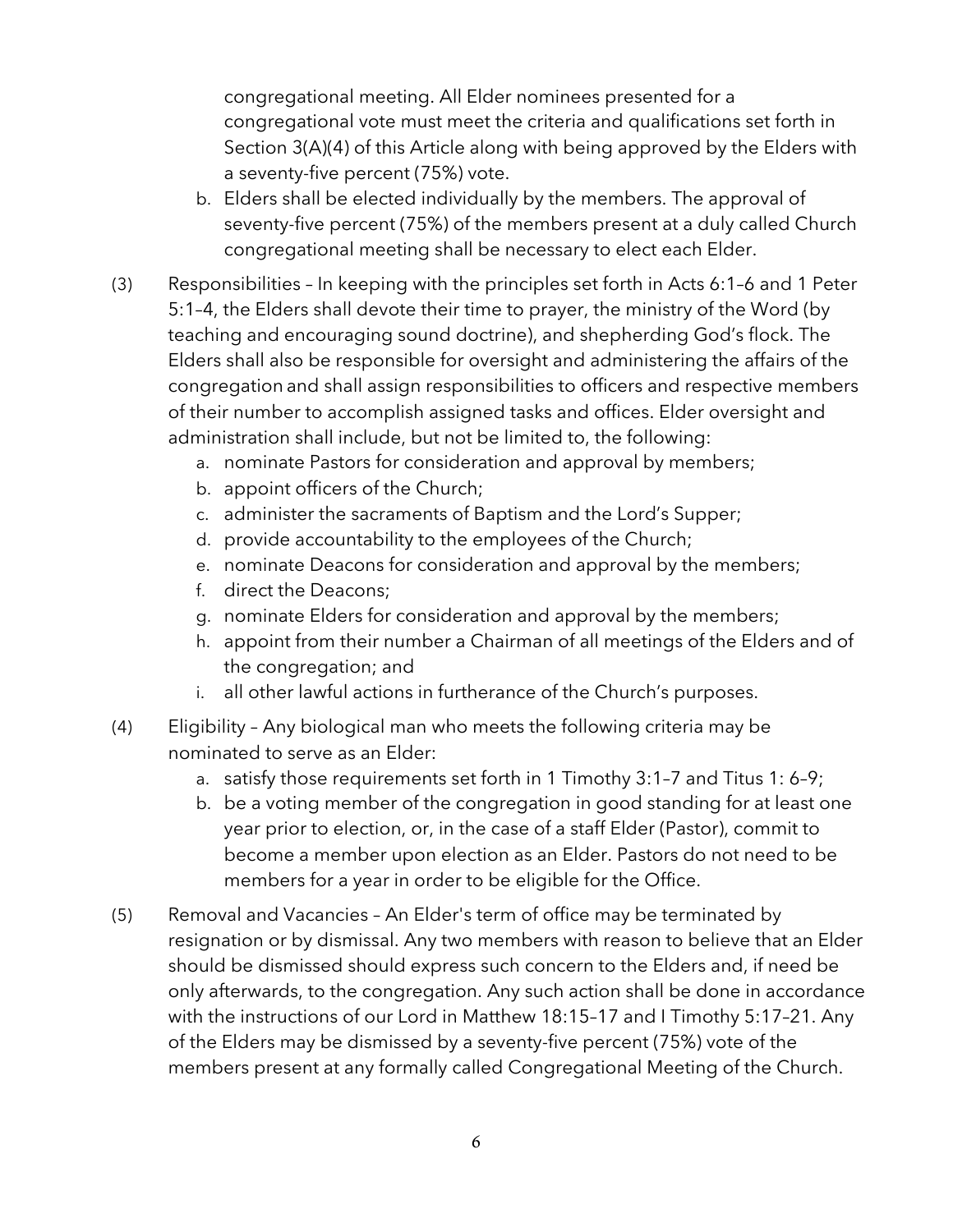- a. In the event an Elder is removed or resigns before his term expires, the Elders may nominate a qualified member to fill the vacancy for the remainder of the term. Such nominee shall be brought before the congregation as set forth in Section 3(A)(2) of this Article. In the event the Elders elect to increase the number of Elders on the Council, the Elders shall nominate qualified members to fill the new seats on the Council. Such nominees shall be brought before the congregation as set forth in Section 3(A)(2) of this Article.
- b. Suspension: The Elders may vote to suspend the authority and responsibilities of any Elder with a seventy-five percent (75%) majority of the Elder Council. A suspension may only last until the next special or annual Congregational Meeting where the congregation will be asked to dismiss the Elder following the procedures detailed in Section A(5) of this Article. If the dismissal vote fails, then the suspension shall be lifted.
- (6) Regular Meetings Unless otherwise determined by the Chairman, a regular meeting of the Elder Council shall be held monthly on any day designated not less than seven (7) days in advance by the Chairman of the Elders. The Elder Council may provide by resolution the time and place within Marion County or Hamilton County, Indiana, for the holding of additional regular meetings of the Council without other notice than the resolution. All meetings are governed by Robert's Rules of Order.
- (7) Special Meetings Special meetings of the Elder Council may be called by or at the request of the Chairman, the President or any two Elders. The persons authorized to call special meetings of the Council may fix any place within Marion County or Hamilton County, Indiana, as the place for holding any special meeting of the Elder Council.
- (8) Notice Notice of any special meeting of the Elder Council shall be given to each Elder at least two (2) days previously by written notice delivered personally, faxed, or by email. If notice is sent by postal mail, such notice shall be deposited in the US mail first class or by next-day delivery, not less than seven (7) days before such special meeting. Notice shall be sent to the Elder's last known address as shown by the records of the Church. Any Elder may waive notice of any meeting. The attendance of an Elder at any meeting shall constitute a waiver of notice of such meeting, except where an Elder attends a meeting for the express purpose of objecting to the transaction of any business because the meeting is not lawfully called or conducted. Neither the business to be transacted at, nor the purpose of, any regular or special meeting of the Council need be specified in the notice of waiver of notices of such meeting, unless specifically required by law or by these Bylaws.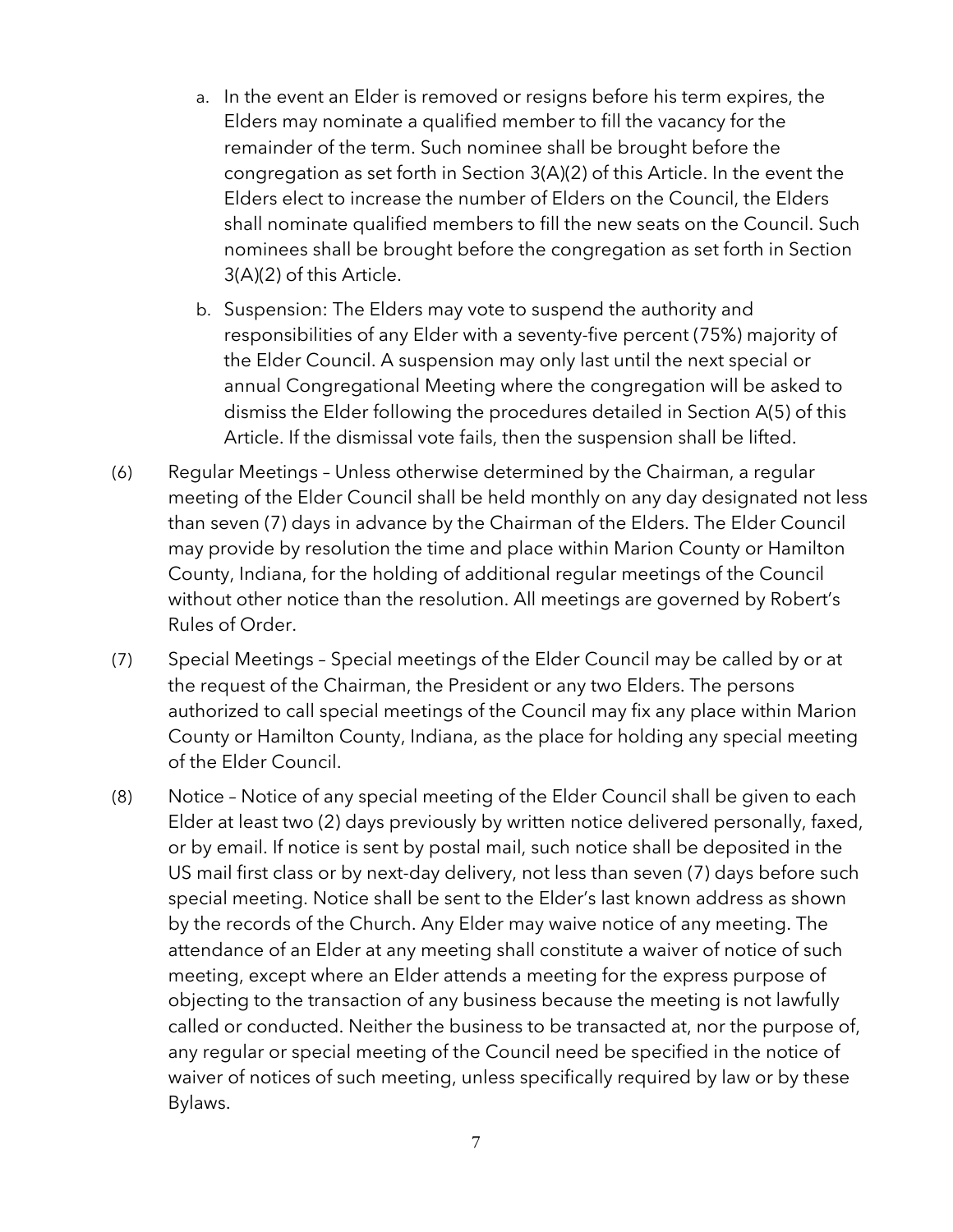- (9) Quorum A majority of the Elder Council shall constitute a quorum for the transaction of business at any meeting of the Council, but if less than a majority of the Elders are present at the meeting, a majority of the Elders present may adjourn the meeting from time to time without further notice. An Elder participating in a Council meeting by way of technological means shall be considered present.
- (10) Manner of Acting The act of a majority of the Elders present at a meeting at which a quorum is present shall be the act of the Elder Council, unless the act of a greater number is required by law or by these Bylaws.
- (11) Informal Action by Elders Any action required by law to be taken at a meeting of the Elders, or any action which may be taken at a meeting of Elders, may be taken without a meeting if a consent in writing, setting out the action so taken, shall be signed by all of the Elders.

## B. Pastors (staff Elders)

- (1) The Lead Pastor shall be an Elder. He shall perform the duties of an Elder described in Article V Section 3(A) and shall be recognized by the church as particularly gifted and called to the full-time ministry of preaching and teaching.
- (2) In the absence or incapacity of the Lead Pastor, the other Elders shall assume responsibility for his duties, any of which can be delegated.
- (3) Pastors shall be those men elected by the members and employed by the Church on a full-time basis in recognition of their call by God to lead and teach. All Pastors shall be Elders.
- (4) The Elders will be responsible to find candidates, either from among Church staff or Church membership or external to it, to fill pastoral roles as needed (including the Lead Pastor and any other positions deemed necessary by the Elders). After reviewing the qualifications of a proposed candidate and any interviews as deemed necessary by the Elders, a seventy-five percent (75%) vote of the Elders shall be required to nominate a candidate for the pastorate to Church members.
- (5) The candidate will become a Pastor upon the approval of seventy-five percent (75%) of the members present at a duly called Church congregational meeting as set forth in Article VII.
- (6) Any Pastor's term of service will be open-ended until terminated by resignation or dismissal in accordance with Article V, Section 3(A)(5).
- (7) The term of a Pastor as an Elder shall be the same as any other Elder as set forth in Section 3(A)(1) of this Article.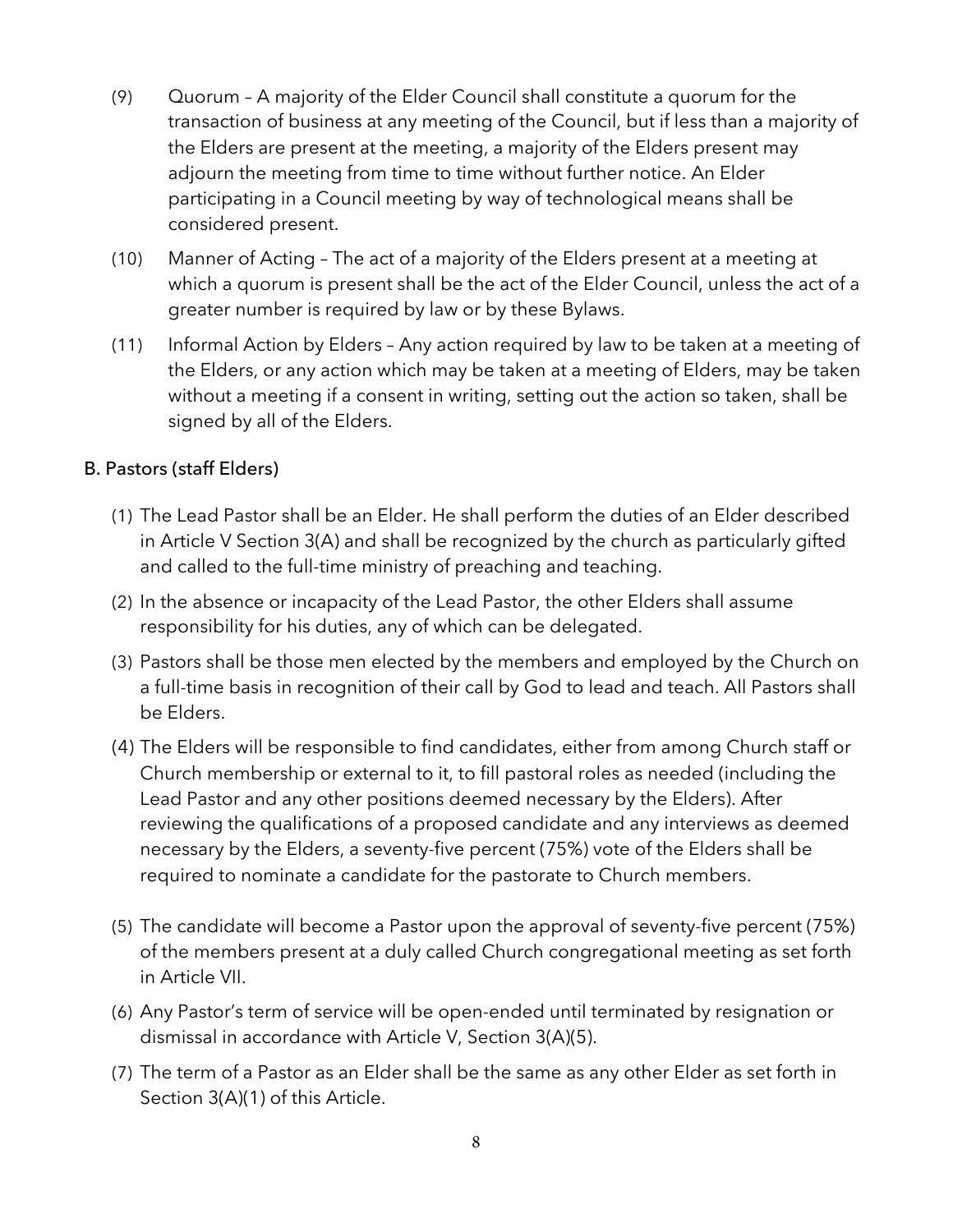#### Section 4 – Deacons

- (1) Summary The office of Deacon is described in 1 Timothy 3:8-13, Romans 16:1, Philippians 1:1 and Acts 6:1-7. The Church shall recognize, in accordance with the Bylaw election guidelines, men and women who are giving of themselves in service to the church, who possess gifts of ministry, and who are called to further service and care for the church's members. The number of Deacons shall be determined by the needs of the ministry and the call and qualifications of men and women in the church. These members shall be received as gifts of Christ to His church and set apart as Deacons.
- (2) Number and Term The Deacons shall be elected by a seventy-five percent (75%) vote of the members of the Church present at a duly called Church congregational meeting, in sufficient number to provide for the needs of the Church membership, shall serve for a term of three (3) years, and be eligible for reelection. After a deacon has served two (2) consecutive three-year terms, he or she shall not be eligible for reelection to the diaconate for at least one (1) year. In addition to nomination by the Elders as provided in Article V, Deacons may be nominated by not fewer than ten percent (10%) of the members of the Church who have signed a nominating petition and presented the petition to the Elders not less than one hundred twenty (120) days prior to the annual Church congregational meeting.
- (3) To be qualified to be nominated and serve as a Deacon, each nominee and Deacon must:
	- a. meet the requirements of 1 Timothy 3:8–13;
	- b. be willing to accept instruction, training, and oversight from the Elders; and
	- c. be a voting member in good standing for at least one (1) year.
- (4) Responsibilities The primary role of Deacons is to assist the Elders in their role as overseers-shepherds-teachers of the flock. The assistance of Deacons allows the Elders to maintain their primary focus on prayer and ministry of the word (Acts 6:4). The responsibilities of Deacons should not include preaching, or spiritual oversight as a function of the office, but rather reserved for the Elders. The Deacons will be under the authority of the Elders who will give the Deacons direction and areas of responsibility. The responsibilities of the Deacons may include, but are not limited to,
	- a. assisting Elders with shepherding members in their care;
	- b. attending to the hospitality ministries of the Church;
	- c. visitation for members in need;
	- d. organizing the care of physical needs of the people;
	- e. tending to the physical property of the Church; and
	- f. supporting the budgeting and finance process of the Church.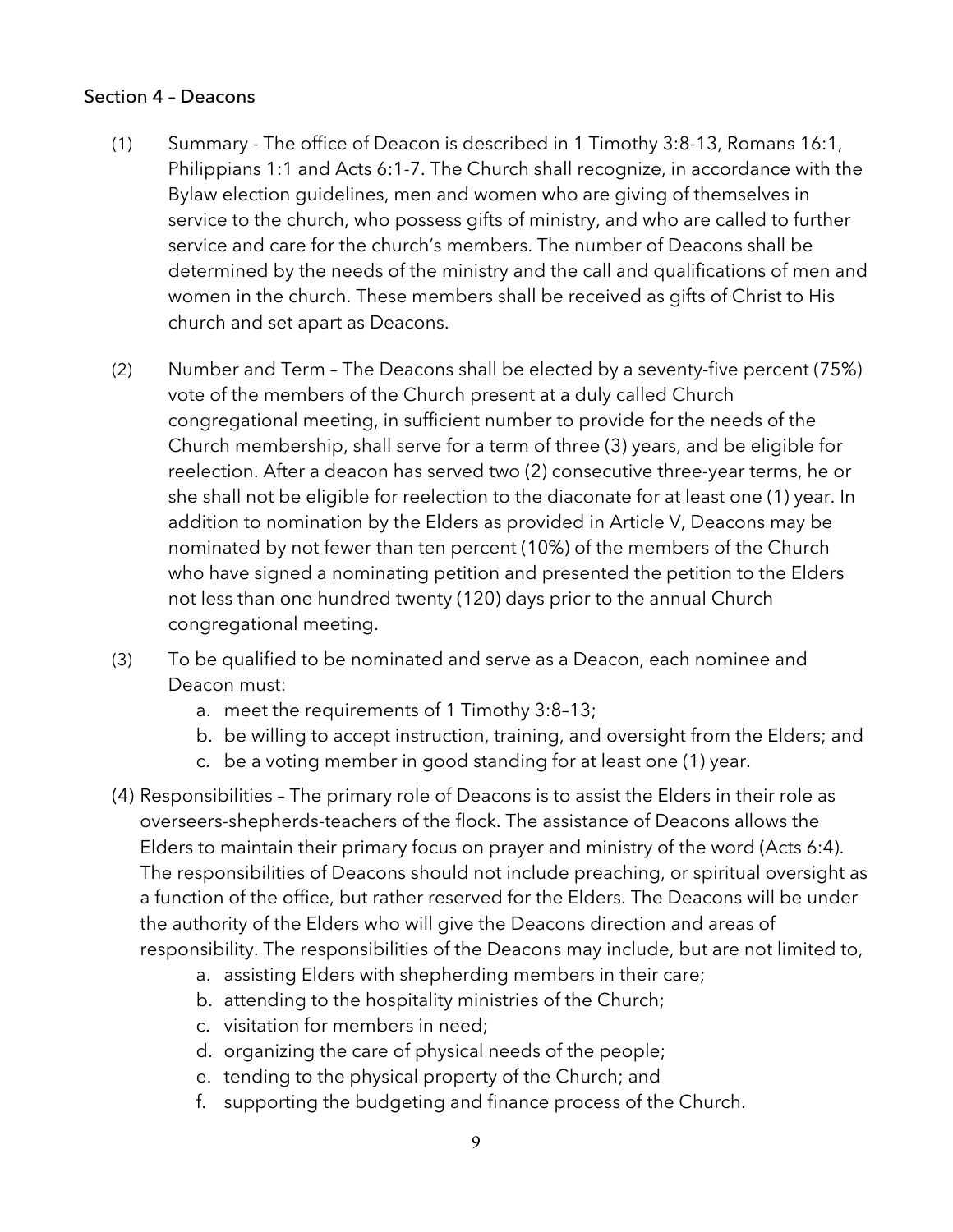- (5) Removal; Vacancies A Deacon's term of office may be terminated by resignation or by dismissal. Any two members with reason to believe that a Deacon should be dismissed should express such concern to the Elders and, if need be only afterwards, to the congregation. Any such action shall be done in accordance with the instructions of our Lord in Matthew 18:15–17 and I Timothy 5:17–21. Any of the Deacons may be dismissed by seventy-five percent (75%) of the members present at any formally called members' meeting of the Church.
	- a. In the event a Deacon is removed or resigns before his or her term expires, the Elders may, at the discretion of the Elders, nominate a qualified member to fill the vacancy. Such nominee shall be brought before the congregation pursuant to Section 4(2) of this Article.
	- b. Suspension The Elders may vote to suspend the authority and responsibilities of any Deacon with a seventy-five percent (75%) majority of the Elder Council only until the next special or annual Congregational Meeting where the congregation will be notified and asked to dismiss the Deacon following the procedures detailed in Section C(5) of this Article.

#### Section 5 – Officers

- (1) Appointment and Removal The officers of the Church shall be its President, Secretary and Treasurer, and shall have the authority to perform the duties prescribed by the Elder Council. All officers of the Church shall be appointed by the Council of Elders from among the members of the Church who are in good standing. One (1) person may hold two (2) or more offices and each officer shall serve until his or her successor has been appointed, unless the officer is no longer a member, no longer a member in good standing, or it is in the best interests of the Church to remove the officer, as determined by the Elders, in which event the officer shall be removed from office immediately. The Elders shall appoint qualified members to fill any vacancies in the offices of the Church.
- (2) Lead Pastor Candidates for the position of Lead Pastor shall receive a memorandum of engagement that sets forth the candidate's duties, responsibilities, and other material terms of employment. The memorandum of engagement shall first be approved by a seventy-five percent (75%) vote of the members of the Elder Council present at a duly called Elder meeting and then be made available to the congregation within a reasonable period of time before the members vote on the question of whether or not to employ the Lead Pastor. Subsequent modifications may be made in the memorandum of engagement by the Elders, provided that any material modifications shall be presented to the congregation in any congregational meeting. The material modifications shall be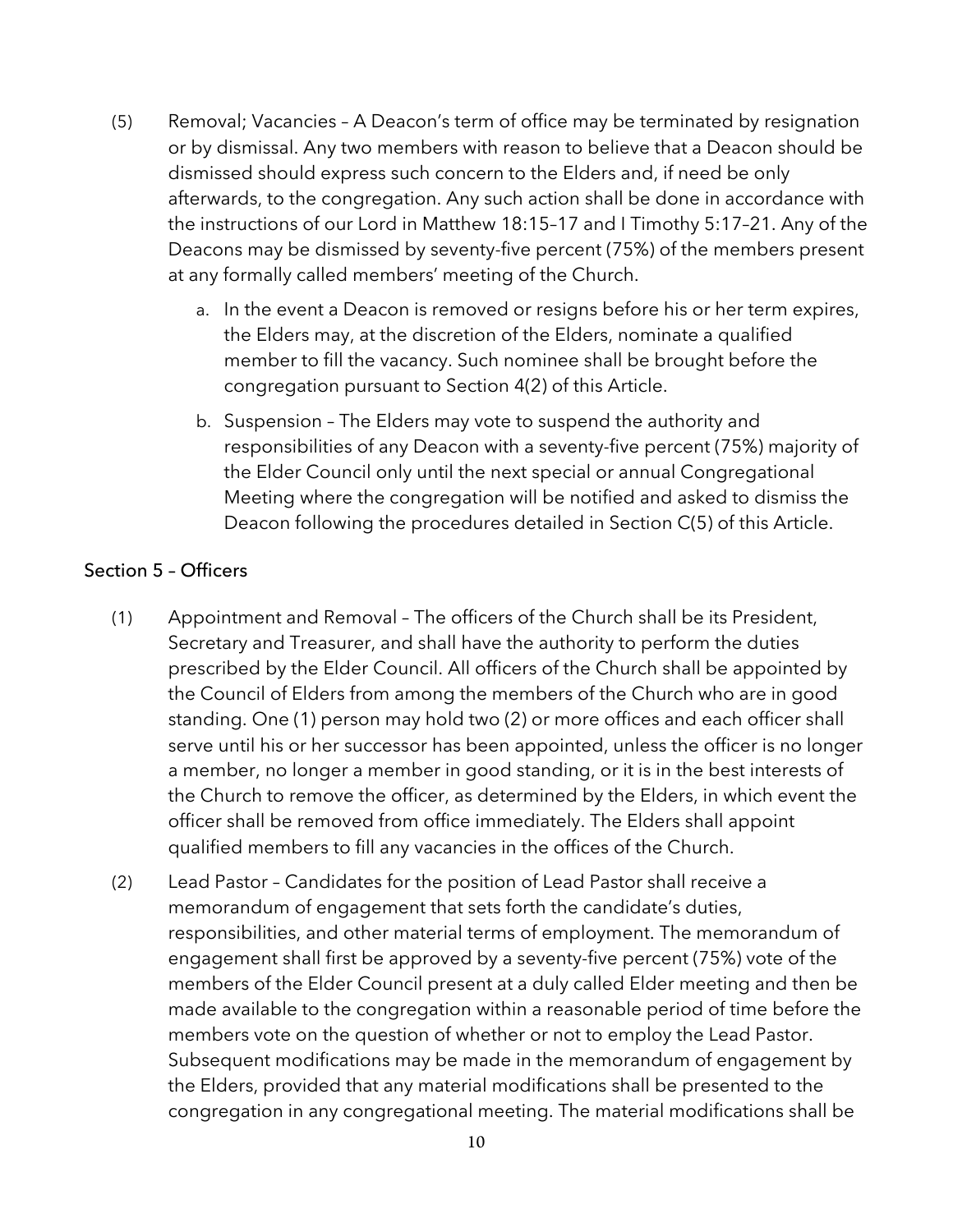deemed approved by the congregation upon a vote of seventy-five percent (75%) of the members present at a duly called meeting.

- (3) President The Lead Pastor of the Church shall serve as the President. In the absence of a Lead Pastor, the Elders shall appoint a President from among the Elders. The President shall be the principal executive officer of the Church and shall in general supervise and control all of the business and affairs of the Church. He may sign or electronically authorize, with the secretary or any other proper officer of the Church authorized by the Elders, any deeds, mortgages, bonds, contracts, or other instruments that the Elder Council has authorized to be executed, except in cases where the signing and execution shall be expressly delegated by the Elder Council or by these Bylaws or by statute to some other officer or agent of the Church; and in general he shall perform all duties incident to the office of President and such other duties as may be prescribed by the Council of Elders.
- (4) Treasurer The Treasurer shall have charge and custody of and be responsible for all funds and securities of the Church, receive and give receipts for money due and payable to the Church from any source, and deposit all such moneys in the name of the Church in such banks, trust companies or other depositories as shall be determined by the Church. The Treasurer shall, in general, perform all the duties incident to the office of Treasurer, and such other duties as may be assigned to him or her by the President or by the Elder Council. The Treasurer must not currently hold the office of Elder or Deacon.
- (5) Secretary The Secretary shall keep the minutes of the meeting of the Elder Council in books provided for that purpose, see that all notices are given in accordance with the provisions of these Bylaws or as required by law, be custodian of the corporate records, and in general perform all duties incident to the office of Secretary and such other duties as may be assigned by the President or by the Elder Council.

## ARTICLE VI – FINANCES

#### Section 1 – Fiscal Year

The fiscal year shall be determined by the Elder Council and communicated to the congregation along with the annual budget.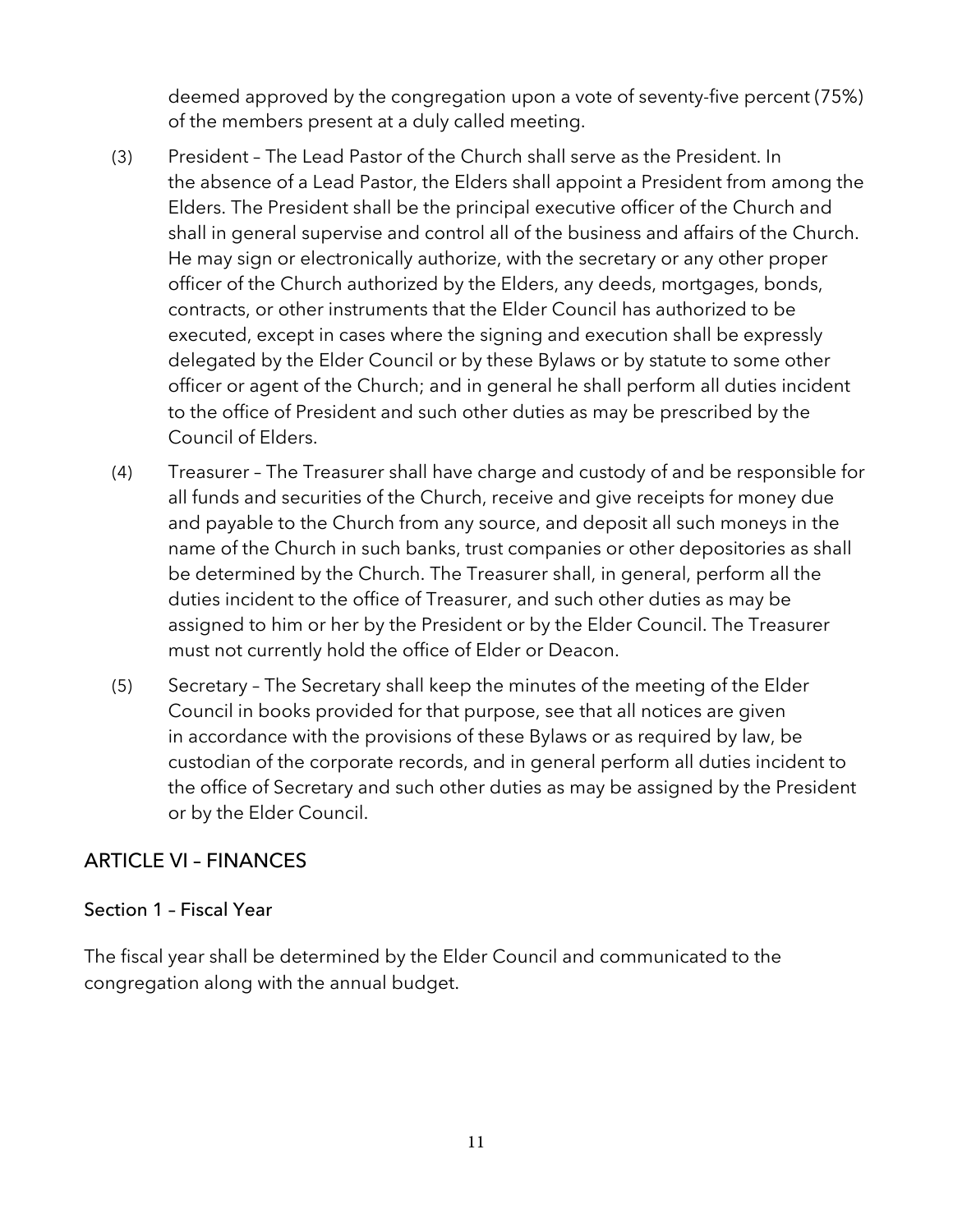#### Section 2 – Disbursements

- A. All monies shall be disbursed by check or electronic payment, except amounts of fifty dollars (\$50) or less, which may be paid out of a petty cash fund accounted for by vouchers.
- B. Expenditures over twenty thousand dollars (\$20,000) not covered by the Financial Budget as presented to and approved by the members at the Annual Congregational Meeting shall be approved by a majority of the voting members present during a duly called congregational meeting.
- C. Items requiring expenditures less than twenty thousand dollars (\$20,000) but more than five thousand (\$5,000) not covered by the Financial Budget shall be approved by a majority vote of the Elders present at a duly called meeting.

# Section 3 – Funds

- A. All regular funds for the Church shall be primarily raised by voluntary tithes and offerings. Grants, gifts, endowments, bequests and other revenues may also be received in accordance with our Gift Acceptance Policy.
- B. Special accounts created by vote of the Elders may be funded by loans, mortgages, or bonds.
- C. Disbursement of funds by check shall require a minimum two-step process:
	- 1. A written request for disbursement that includes a description of the use of funds and a signature from the requestor
	- 2. A review by at least one authorized approver with their signature to indicate approval (a process shall be written by the elders on escalating approval criteria for various spend amounts)
		- 1. Signing authority for authorizing the printing of checks and printing of the checks shall not be done by the same person
- D. In lieu of petty cash or checks, procurement cards or related accounts may be set-up to handle regular expenses of defined types and within stated limits (as defined by the Elders). In any such case, the spender must document all purchases with receipts, and the Treasurer will audit the accounts at least twice per fiscal year.
- E. All monies held by the church, whether they be for short-term and regular use, for longterm and strategic projects, or for operating reserves, shall be held at a financial institutions approved by the Elders for this purpose.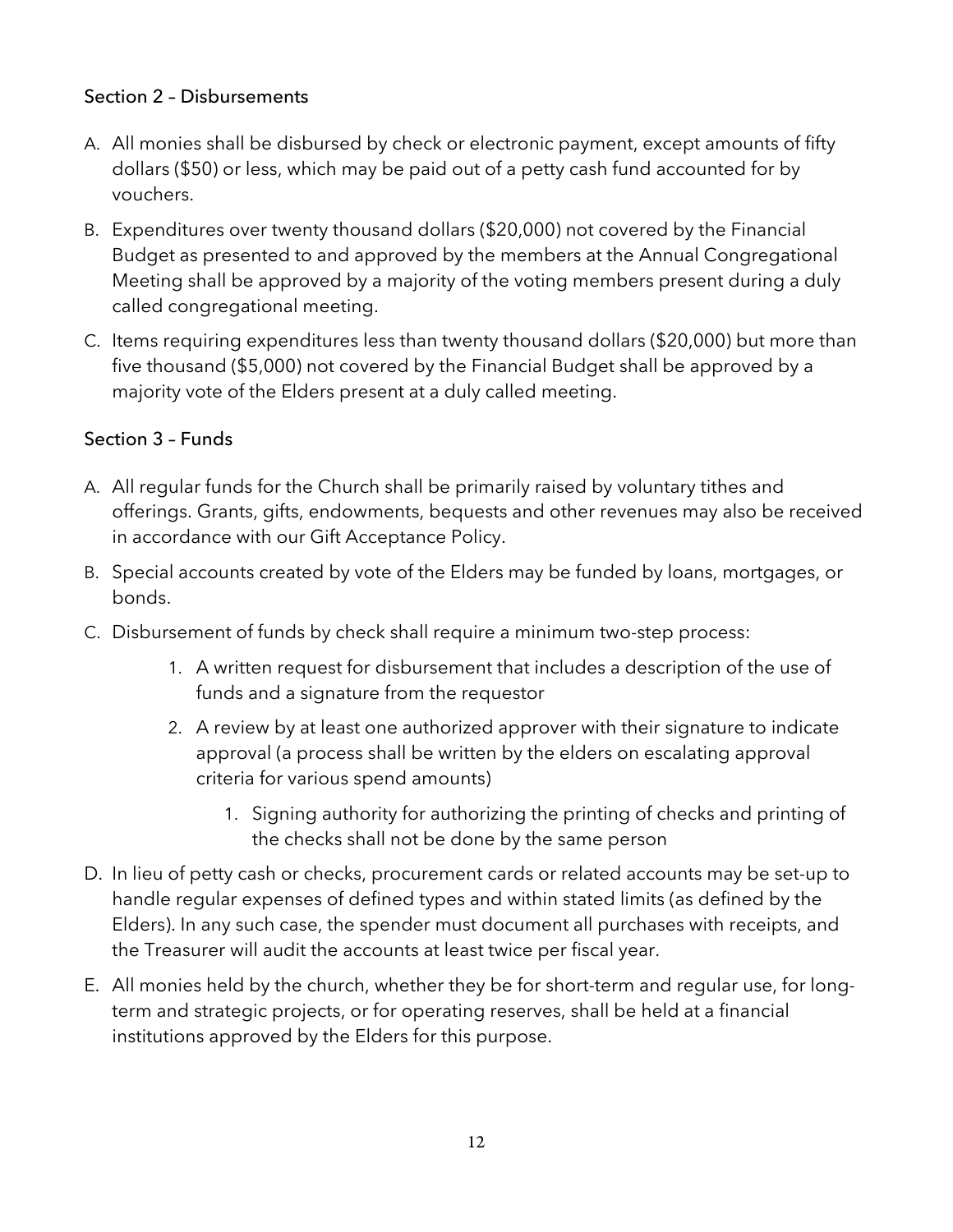F. The Church may utilize debt financing at Elders discretion in accordance with Article VI, section 3(B) but the use of such debt will be subject to a Debt Policy approved by the Elders and in accordance with the principles of Scripture.

## Section 4 – Allocation of Funds

The Church will designate not less than five percent (5%) of its general fund giving for benevolent and missionary work. This statement will encourage and not limit giving away much higher percentages but will require a minimum allocation regardless of other financial constraints.

# Section 5 – Budgeted Staff Positions

The Church may only hire staff to the extent its budget includes funds for such positions. The members shall vote to adopt the Financial Budget at the Church's annual congregational meeting and material revisions to the Financial Budget as identified in Article VI, section 2(B), shall be adopted upon the vote of the members at a specially called congregational meeting. Staff positions (other than pastors who are approved by the congregation) which are provided for in the budget, will be recruited and approved by the appropriate person(s) on staff.

When appropriate and the budget allows, the Elders can hire assistant pastors to provide additional pastoral care and assistance in the work of the ministry. Pastors and Church staff can hire other personnel including directors, residents, coordinators, and interns to carry out pastoral and ministry duties as deemed necessary to assist the pastors in the ministry of the church.

## Section 6 – Conflict of Interest

Every member of the Elder Council, Officer or Church Employee shall sign the Conflict of Interest Form as found in the Conflict of Interest Policy once per fiscal year.

# ARTICLE VII – MEETINGS

## Section 1 – Worship Meetings

Worship services shall be held on each Lord's Day and may be held throughout the week as the Church determines.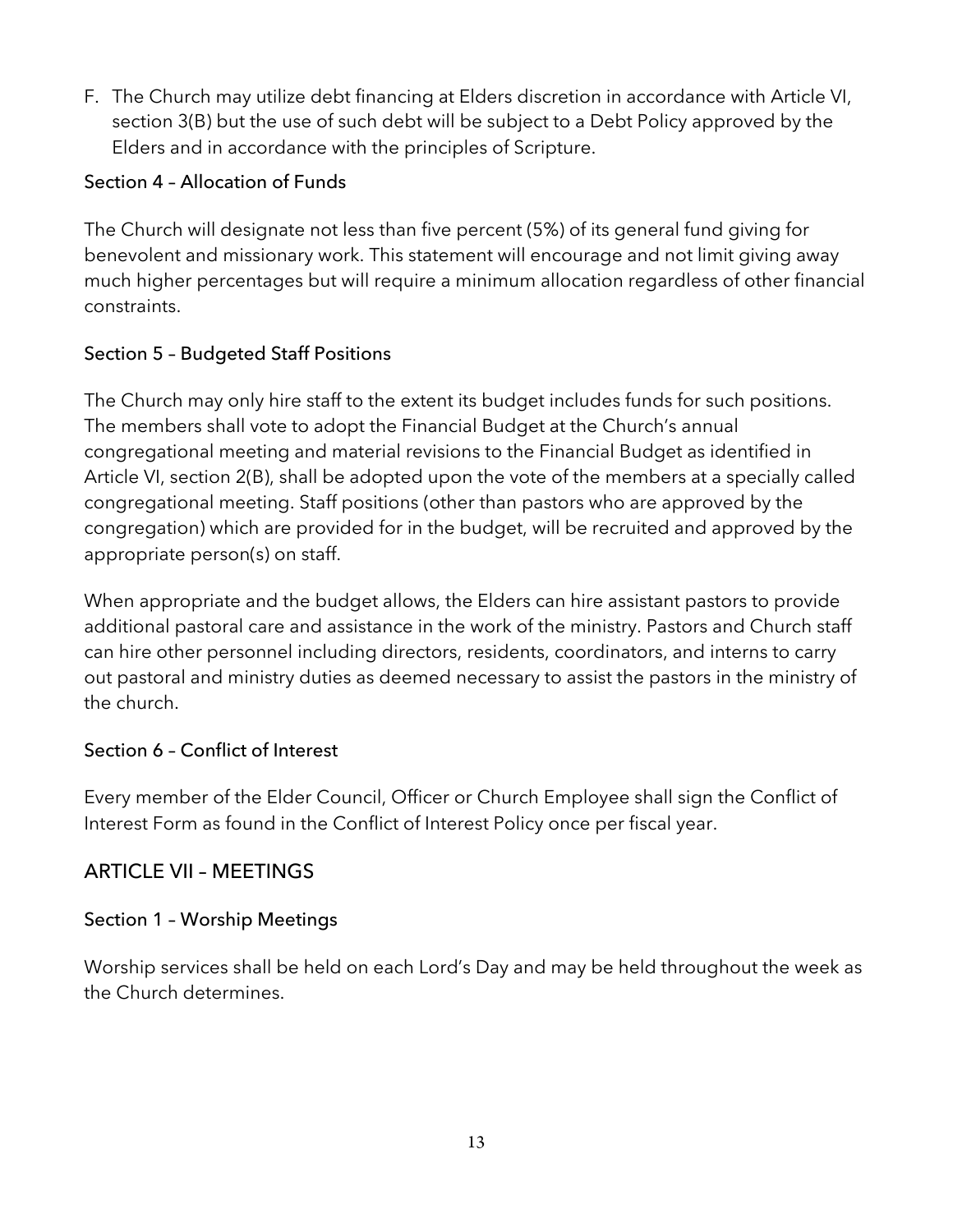# Section 2 – Annual Congregational Meeting

Church business may be conducted any time the Church meets as stipulated below. The teaching of the Word of God shall govern the conduct of business in all sessions. Where the Bible is silent, Robert's Rules of Order shall be the guide.

- A. The annual congregational meeting of the Church shall be held on a Sunday in the last fiscal quarter. Additional meetings may be held throughout the year.
- B. The meeting will be for the approval of the Financial Budget for the next fiscal year, and any other business that shall be on the agenda published at least two (2) Sundays prior to the meeting.

## Section 3 – Special Congregational Meetings

Subject to Article IX, special congregational meetings may be called by the Elders at any time, or by petition of at least twenty-five percent (25%) of those members eligible to vote at a congregational meeting, with notification at least two (2) weeks prior to the date of the meeting. The notification shall be issued in the same manner it would be issued for the annual congregational meeting.

#### Section 4 – Eligible Voters

The voting age shall be sixteen (16) years or older except in cases where the law may require the voter to be of legal age. Only eligible members can vote.

#### Section 5 – Quorums

A quorum shall be the members present at a duly called Church congregational meeting with that number being no less than ten percent (10%) of the current voting members that do not currently hold a Church office.

## ARTICLE VIII – AMENDMENTS

- A. The Statement of Faith, Member Covenant and the Bylaws of the Church can be amended only during a duly called annual or special congregational meeting as set forth in Article VII.
- B. Copies of the proposed amendment(s) or change(s) must be available for each voting member of the Church two (2) weeks prior to the congregational meeting.
- C. The approval of seventy-five percent (75%) of the members present at a duly called Church congregational meeting shall be required for passing any amendments.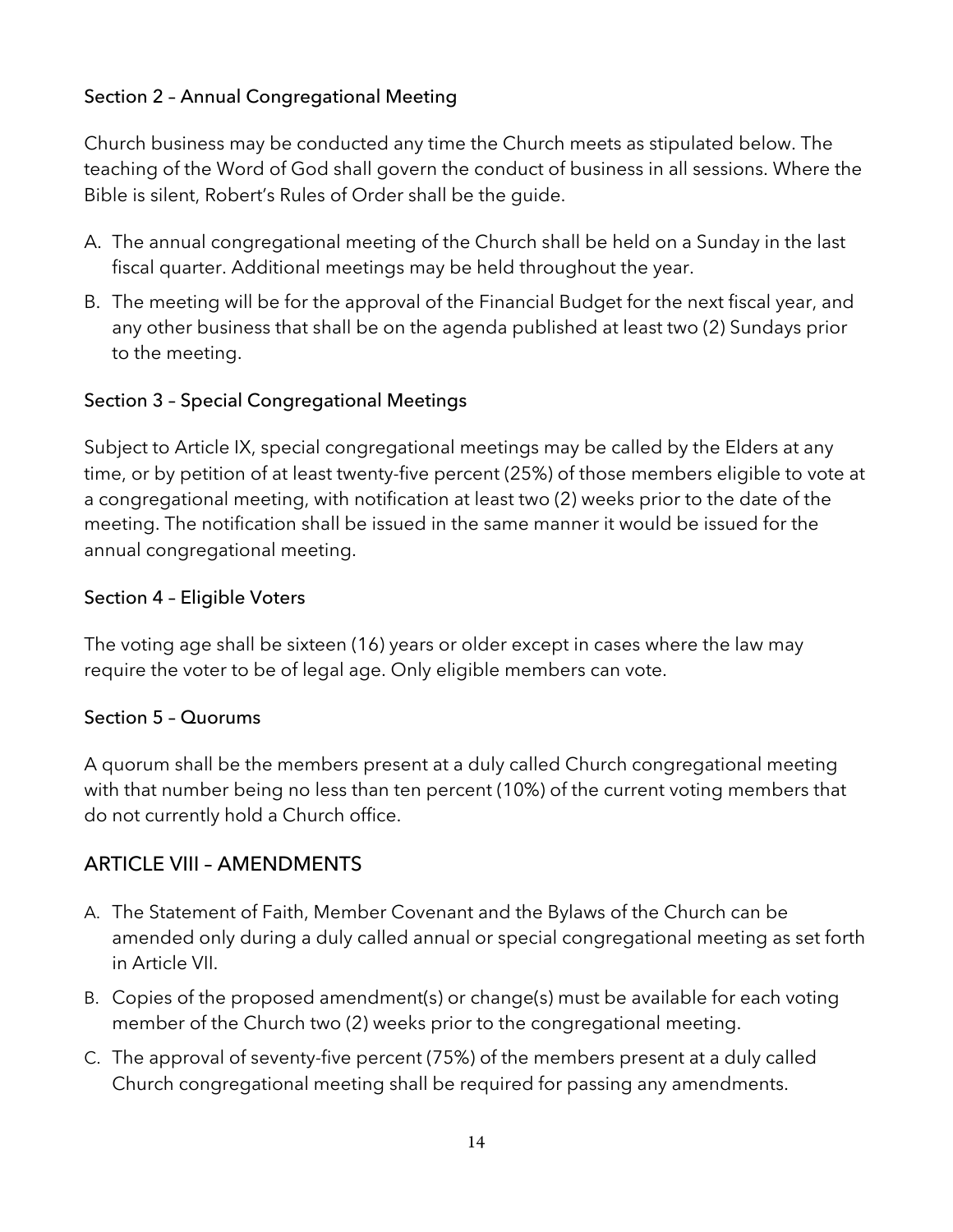# ARTICLE IX – INDEMNITY CLAUSE

## Section 1 – Mandatory Indemnification

If a legal claim or criminal allegation is made against a person because he or she is or was an officer, employee, or agent of the church, the church shall provide indemnification against liability and costs incurred in defending against the claim if the Elders determine that the person acted (a) in good faith, (b) with the care an ordinarily prudent person in a similar position would exercise under similar circumstances, and (c) in a manner the person reasonably believed to be in the best interest of the church, and the person had no reasonable cause to believe his or her conduct was unlawful. The church shall purchase appropriate insurance to meet these potential liabilities.

#### Section 2 – Permissive Indemnification

At the discretion of the elders, the church also may indemnify any person who (a) acted in good faith and reasonably believed that his or her conduct was in the church's best interest and (b) either believed that his or her conduct was not unlawful or failed to abide by a law that the elders determine to be in contradiction to biblical obligations.

#### Section 3 – Procedure

If a quorum of the Elders is not available for an indemnification determination because of the number of Elders seeking indemnification, the requisite determination may be made by the membership or by special legal counsel appointed by the membership.

# ARTICLE X – DISPUTE RESOLUTION

Believing that the Bible commands Christians to make every effort to live at peace and to resolve disputes with each other in private or within the Christian Church (see, e.g. Matthew 18:15-20; 1 Corinthians 6:1-8), the church shall require its members to resolve ordinary civil disputes among themselves according to biblically based principles, without reliance on the secular courts. In the case of criminal activity within the congregation, the State has a Godgiven responsibility to protect the peace and security of its citizens that should be supported and encouraged. Consistent with its call to peacemaking, the Church shall encourage the use of biblically-based principles to resolve disputes between itself and those outside the church, whether Christian or pagan and whether individuals or corporate entities, whenever possible.